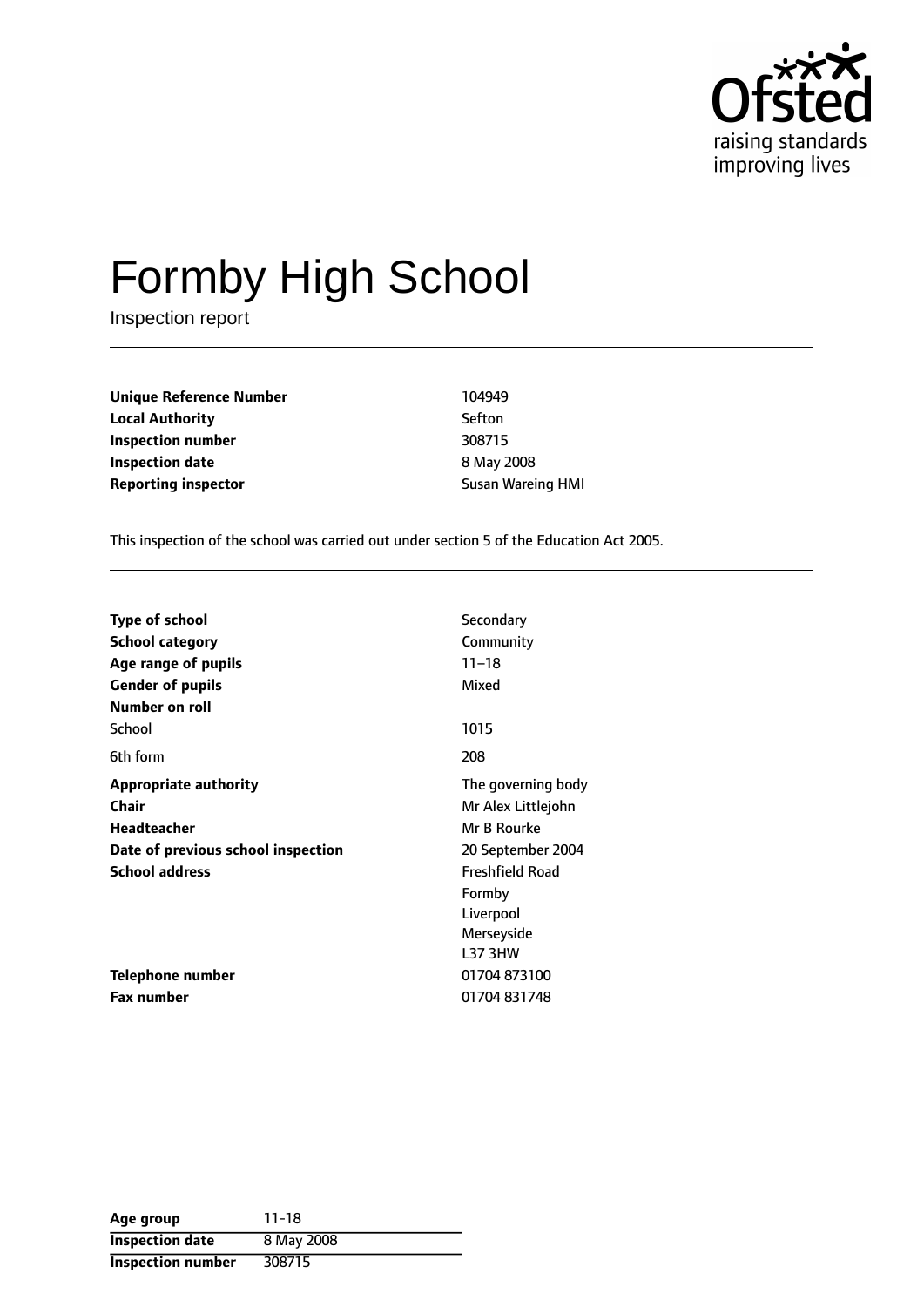.

© Crown copyright 2008

#### Website: www.ofsted.gov.uk

This document may be reproduced in whole or in part for non-commercial educational purposes, provided that the information quoted is reproduced without adaptation and the source and date of publication are stated.

Further copies of this report are obtainable from the school. Under the Education Act 2005, the school must provide a copy of this report free of charge to certain categories of people. A charge not exceeding the full cost of reproduction may be made for any other copies supplied.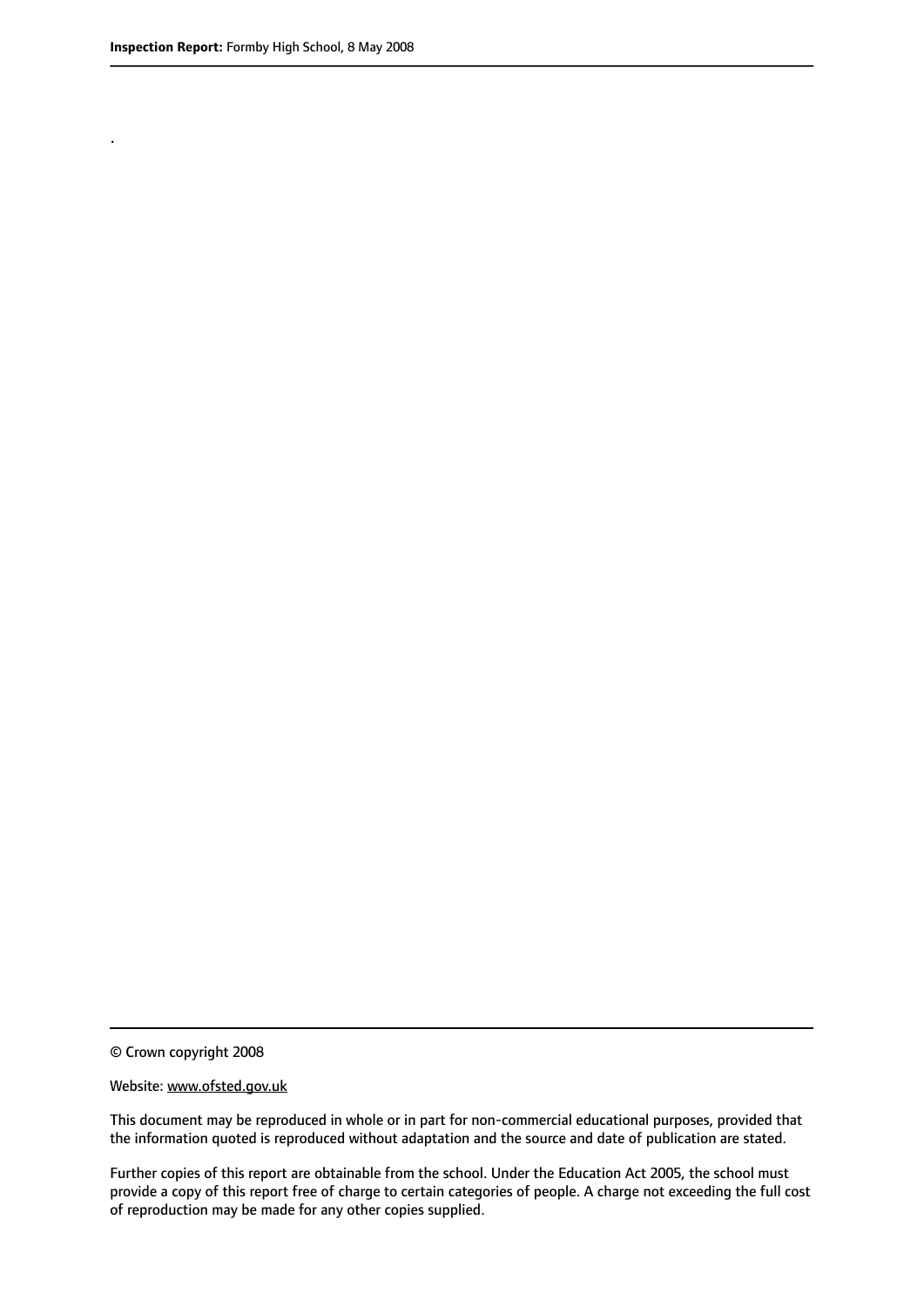## **Introduction**

The inspection was carried out by one of Her Majesty's Inspectors and one Additional Inspector.

Inspectors evaluated the overall effectiveness of the school and investigated the following issues: achievement and standards, aspects of teaching and learning and the curriculum and of leadership and management. Inspectors collected evidence from lesson observations, assessment data, documentation and discussions with key staff, the vice-chair of governors, the school improvement partner and students. Other aspects of the school's work were not investigated in detail, but inspectors found no evidence to suggest that the school's own assessments, as given in its self-evaluation, were not justified and these have been included where appropriate in this report.

## **Description of the school**

Formby High School is situated to the north of Liverpool. It is very popular within the community: there are more applications for places than the school can provide. The proportion of students entitled to free school meals is approximately half the national average and most students are of White British origin. The proportion of students who have learning difficulties and/or disabilities and of those who have a statement of special education need is below average. The school is located in an area of relative prosperity but a significant minority of learners come from disadvantaged backgrounds. Formby High School's designation as specialist college for performing arts is well established and attracts growing numbers of students from outside its immediate area with an interest and ability in the performing arts. As an Extended School, Formby High School offers services beyond the school day to students and the community. The school has achieved the Basic Skills Quality Mark, the new Sports Mark and Arts Mark Gold awards.

### **Key for inspection grades**

| Grade 1 | Outstanding  |
|---------|--------------|
| Grade 2 | Good         |
| Grade 3 | Satisfactory |
| Grade 4 | Inadequate   |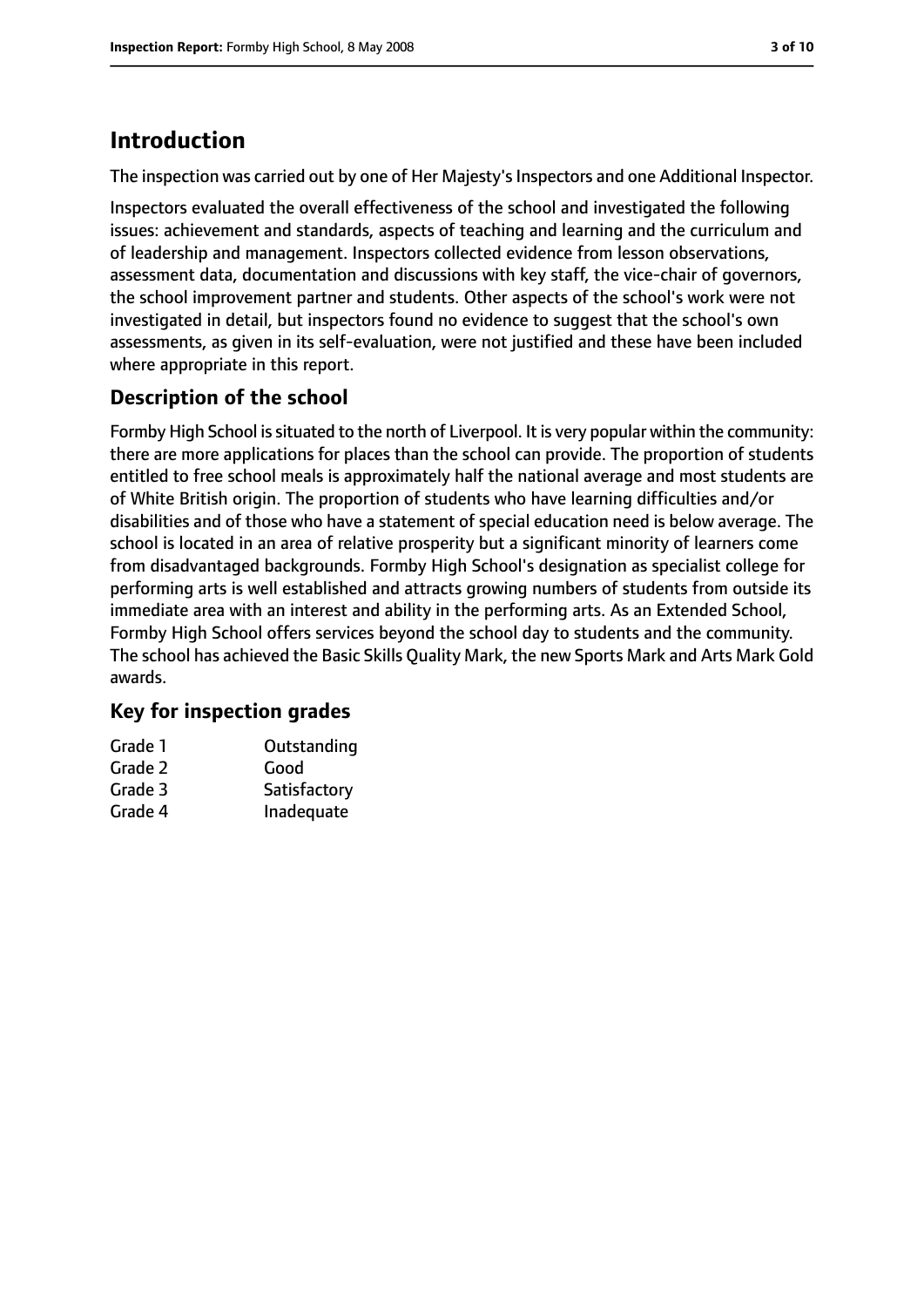# **Overall effectiveness of the school**

#### **Grade: 1**

Formby High School is an outstanding school. It provides a happy learning community in which all students are helped to develop into exceptionally mature, confident and articulate young people, who achieve outstandingly well.

Students enter the school with standards that are above average. During their time in school, they reach exceptionally high standards and make outstanding progress, both in the Year 9 national tests in English, mathematics and science, and in GCSE examinations in Years 10 and 11. There is no significant underachievement at either Key Stage 3 or Key Stage 4 and those students with learning difficulties and/or disabilities and the few students who speak English as an additional language achieve as well as others.

Outstanding teaching contributes significantly to this excellent achievement. Lessons are characterised by very effective planning, with varied activities, high levels of challenge and excellent relationships. Students greatly enjoy the frequent opportunities to work independently of the teacher and discuss the quality of their own and other's work. No teaching observed was less than good, but the school has identified some inconsistency in the helpfulness of marking in some subjects. Systems for target setting and tracking students' progress are very sophisticated and have made a significant contribution to the rapid improvement in achievement over the past three years.

The impact of the school's performing arts status is pervasive, not only in the high performance in the specialist areas of music, drama and dance, but in all subjects. Students learn to express themselves confidently and reflect with great maturity on their feelings and experiences. This helps to equip them exceptionally well to play a very active part in genuine decision making, for example, as members of the very effective school and sports councils. Members have led successful campaigns for water fountains in school, safer travel to and from school and re-designed the sports kits. They take these responsibilities very seriously and are held to account by attendance at governors' meetings. Older students also appreciate opportunities to help younger ones, for example, as reading 'buddies' and sports coaches.

Parents are overwhelmingly delighted with the school. One parent's comment is typical of many received by inspectors during the inspection: 'Thank goodness for the care and interest the school has shown our son. We can't believe the difference in him since he joined the school.' The school works very closely with other agencies to offer students, and often their families, an exemplary level of ongoing care, guidance and support that convinces students that they can achieve well. Procedures for child protection and arrangements for the safeguarding of students are very robust.

The attention paid by the school to informing students about healthy and safe lifestyles is outstanding and contributes to students' great enjoyment of school, demonstrated by their good and improving attendance, excellent behaviour and enthusiastic participation in all that the school has to offer. This includes an outstanding curriculum that caters exceptionally well for the needs of all the students. As well as extensive and very popular opportunities to study music, drama and dance throughout the school, students can take up the challenge of studying separate sciences or two languages. There is also a growing range of vocational options in Years 10 and 11 for all students whose needs are better met by such courses. The rich variety of extra-curricular activities is a strength, including sports and many opportunities to participate in very high quality musical, drama and dance performances in the local community. Students'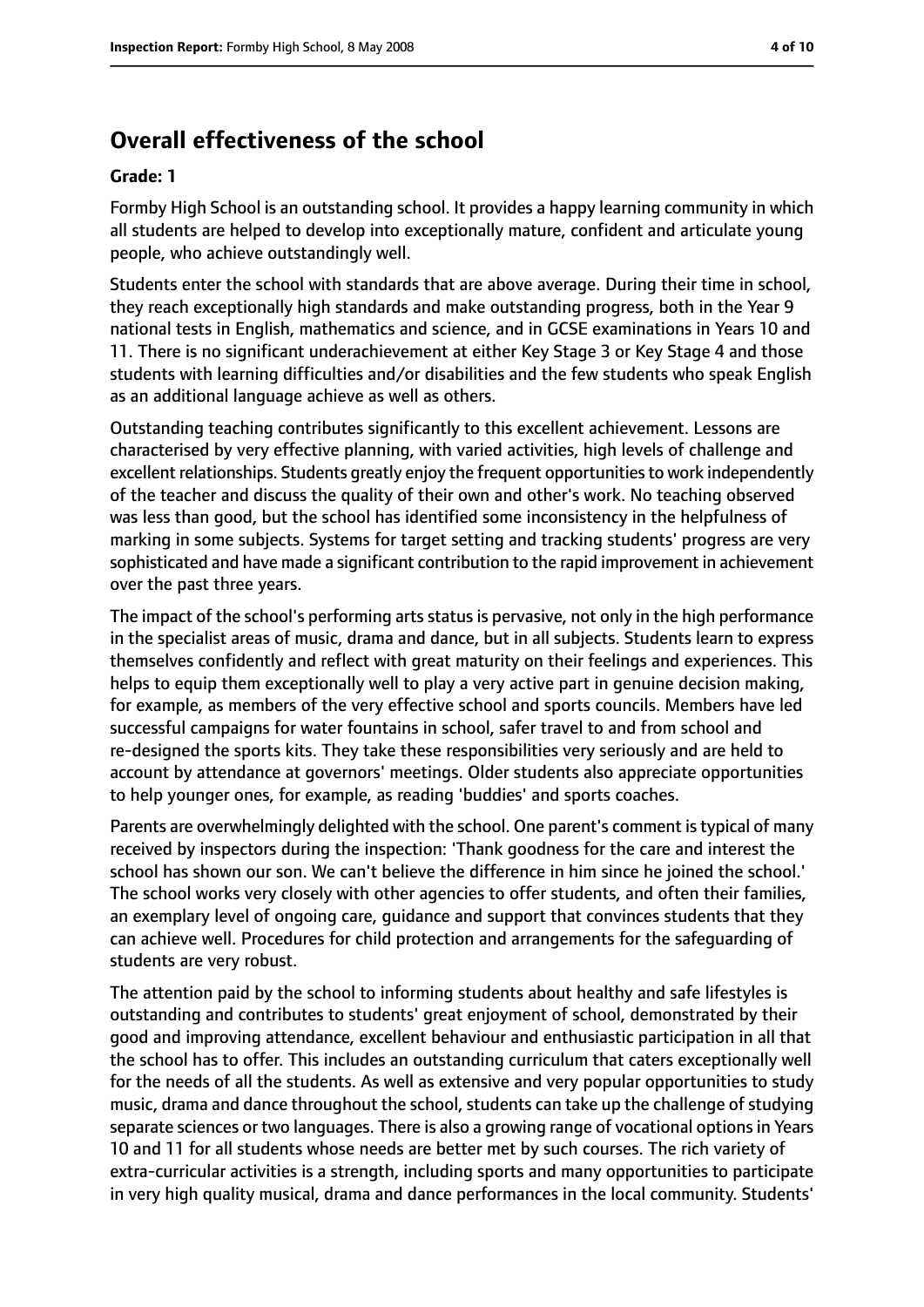cultural awareness is enhanced by direct experience of other cultures, for example, through visits to schools in Kenya and China. The school's work on basic skills and the voluntary community work that many students take up as part of the Duke of Edinburgh Award Scheme,

The leadership and management of the school are outstanding in the impact they have on students' achievement and personal development. The headteacher has a very clear sense of purpose, drive and energy that is shared and complemented by the closely knit senior leadership team. Senior leaders are highly respected by middle managers who feel valued and supported but also challenged. One middle manager reflected a typical point of view in saying, 'Everyone's opinion counts here.' All the staff positively seek continuous improvement. They embody the school's central message of, 'determination to achieve'.

help to prepare learners very effectively for the next stages of their lives.

The school's self-evaluation is incisive and has contributed much to its improvement. It involves students, parents, staff and all other partners. This gives the school a very clear understanding of its strengths and weaknesses and allows it to intervene swiftly on any underperformance. The process of setting targets is very rigorous. It results in well judged targets which are challenging but achievable and which drive the school forward. The school generally exceeds its targets, including those associated with its performing arts status. The specialist status is very well managed to support an excellent range of partnerships: for example, work with local partner schools and Creative Partnerships to fund, for instance, expert professionals working with subject departments to enhance teaching and learning.

Governance is very effective. The governing body uses the specialist expertise of individual governors to good effect to support and challenge the school management and it plays an active role in taking difficult decisions when necessary. The excellence of leadership and management and the significant improvementssince the last inspection, especially in students' achievement, demonstrates its outstanding capacity to improve further and its outstanding value for money.

## **Effectiveness of the sixth form**

#### **Grade: 2**

Sixth form provision is good. Entry to the sixth form is very inclusive and a significant number of students begin their studies with attainment that is lower than average. The excellent and sensitive care and support that sixth form students receive maintains many in full-time education who would not otherwise engage in further study. During their time in the sixth form, students develop into very well balanced, articulate young people who are very aware of the needs of others in the school community and beyond. They give freely of their time to mentor younger students in mathematics, English and science as well as through sports coaching.

By the end of their sixth form studies, students reach standards that are broadly average. This reflects good progress from their starting points. However, the school has recognised that the demands made on students are not challenging enough. Recent changes to strengthen the management of the sixth form and improve teaching and learning have shown impact, so that teaching is now mostly good. It has some outstanding features but in a minority of lessons teachers do not check regularly enough on students' learning. Tracking and monitoring progress in the sixth form have recently been strengthened and are now better aligned with the main school. Inspection evidence shows that current students are making good progress and are very well prepared for further study and employment.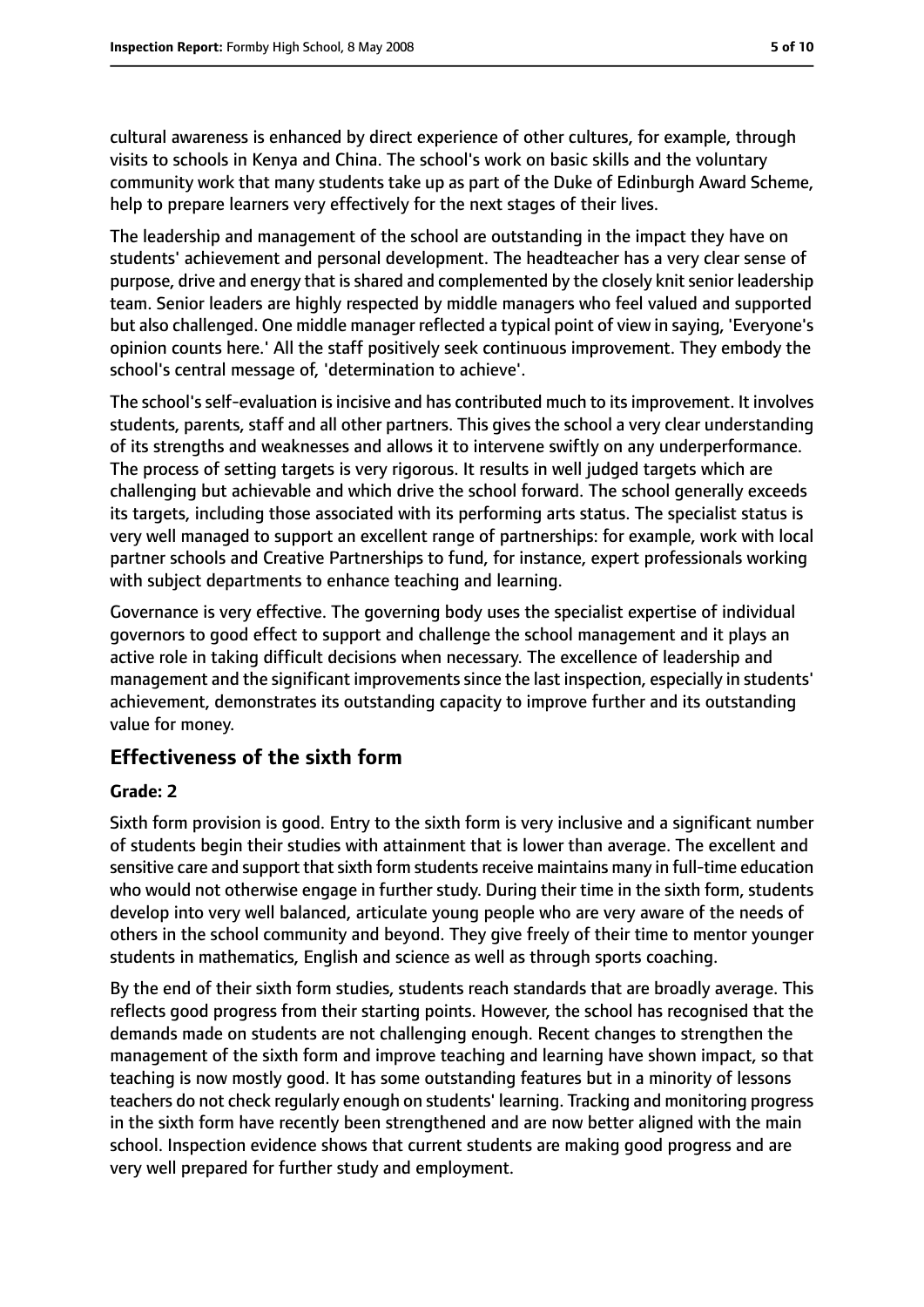The curriculum offers a rich choice of subjects that meet the needs and aspirations of the full range of students. They enjoy an extensive menu of extra-curricular activities that is frequently reviewed and extended. Students particularly value the induction arrangements into Year 12 which include a two-day residential course at a local university that helps students settle quickly into sixth form life.

## **What the school should do to improve further**

■ Develop a wider range of strategies for the earlier identification of underperformance in the sixth form.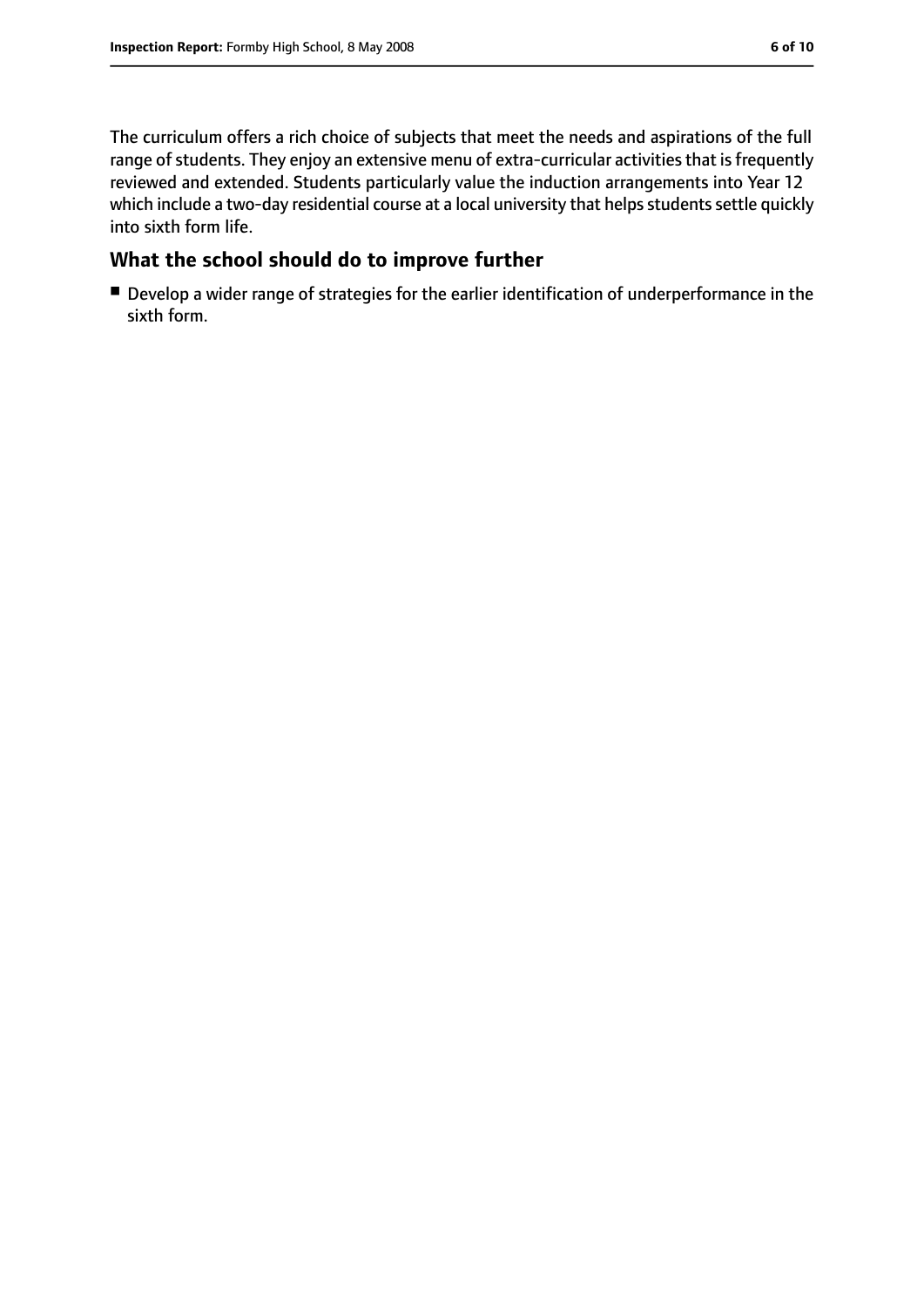**Any complaints about the inspection or the report should be made following the procedures set out in the guidance 'Complaints about school inspection', which is available from Ofsted's website: www.ofsted.gov.uk.**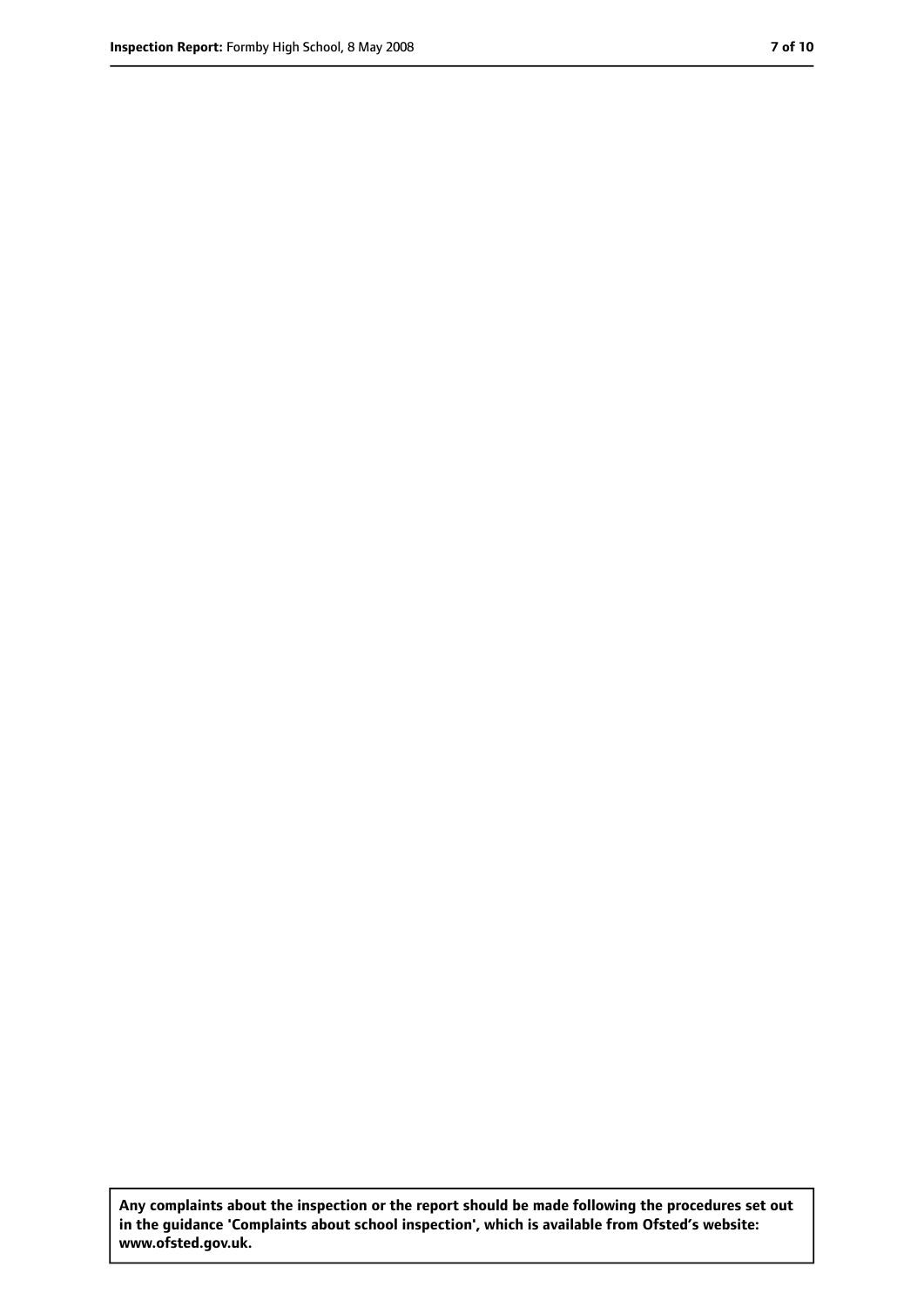#### **Annex A**

# **Inspection judgements**

| Key to judgements: grade 1 is outstanding, grade 2 good, grade 3 | <b>School</b>  | $16-19$ |
|------------------------------------------------------------------|----------------|---------|
| satisfactory, and grade 4 inadequate                             | <b>Overall</b> |         |

## **Overall effectiveness**

| How effective, efficient and inclusive is the provision of<br>education, integrated care and any extended services in meeting<br>the needs of learners? |     |     |
|---------------------------------------------------------------------------------------------------------------------------------------------------------|-----|-----|
| Effective steps have been taken to promote improvement since<br>the last inspection                                                                     | Yes | Yes |
| How well does the school work in partnership with others to<br>promote learners' well-being?                                                            |     |     |
| The capacity to make any necessary improvements                                                                                                         |     |     |

## **Achievement and standards**

| How well do learners achieve?                                                                               |  |
|-------------------------------------------------------------------------------------------------------------|--|
| The standards <sup>1</sup> reached by learners                                                              |  |
| How well learners make progress, taking account of any significant<br>variations between groups of learners |  |
| How well learners with learning difficulties and disabilities make<br>progress                              |  |

## **Personal development and well-being**

| How good is the overall personal development and<br>well-being of the learners? |  |
|---------------------------------------------------------------------------------|--|
| The extent of learners' spiritual, moral, social and cultural                   |  |
| development                                                                     |  |
| The extent to which learners adopt healthy lifestyles                           |  |
| The extent to which learners adopt safe practices                               |  |
| How well learners enjoy their education                                         |  |
| The attendance of learners                                                      |  |
| The behaviour of learners                                                       |  |
| The extent to which learners make a positive contribution to                    |  |
| the community                                                                   |  |
| How well learners develop workplace and other skills that will                  |  |
| contribute to their future economic well-being                                  |  |

## **The quality of provision**

| How effective are teaching and learning in meeting the<br>full range of the learners' needs?          |  |
|-------------------------------------------------------------------------------------------------------|--|
| How well do the curriculum and other activities meet the<br>range of needs and interests of learners? |  |
| How well are learners cared for, guided and supported?                                                |  |

 $^1$  Grade 1 - Exceptionally and consistently high; Grade 2 - Generally above average with none significantly below average; Grade 3 - Broadly average to below average; Grade 4 - Exceptionally low.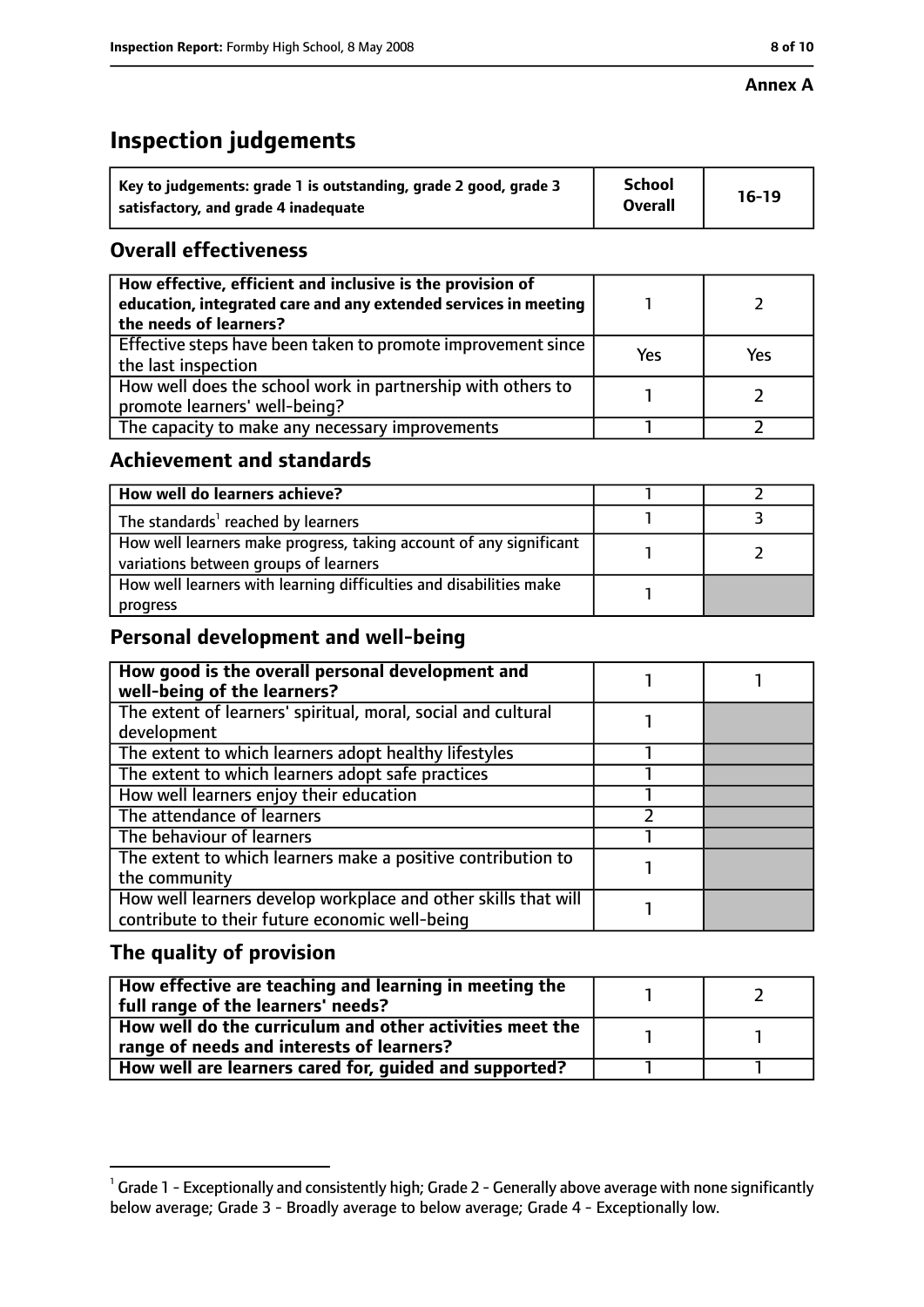#### **Annex A**

# **Leadership and management**

| How effective are leadership and management in raising          |     |               |
|-----------------------------------------------------------------|-----|---------------|
| achievement and supporting all learners?                        |     |               |
| How effectively leaders and managers at all levels set clear    |     |               |
| direction leading to improvement and promote high quality of    |     |               |
| care and education                                              |     |               |
| How effectively leaders and managers use challenging targets    |     |               |
| to raise standards                                              |     |               |
| The effectiveness of the school's self-evaluation               |     | $\mathcal{P}$ |
| How well equality of opportunity is promoted and discrimination |     |               |
| tackled so that all learners achieve as well as they can        |     |               |
| How effectively and efficiently resources, including staff, are |     |               |
| deployed to achieve value for money                             |     |               |
| The extent to which governors and other supervisory boards      |     |               |
| discharge their responsibilities                                |     |               |
| Do procedures for safeguarding learners meet current            | Yes | Yes           |
| qovernment requirements?                                        |     |               |
| Does this school require special measures?                      | No  |               |
| Does this school require a notice to improve?                   | No  |               |